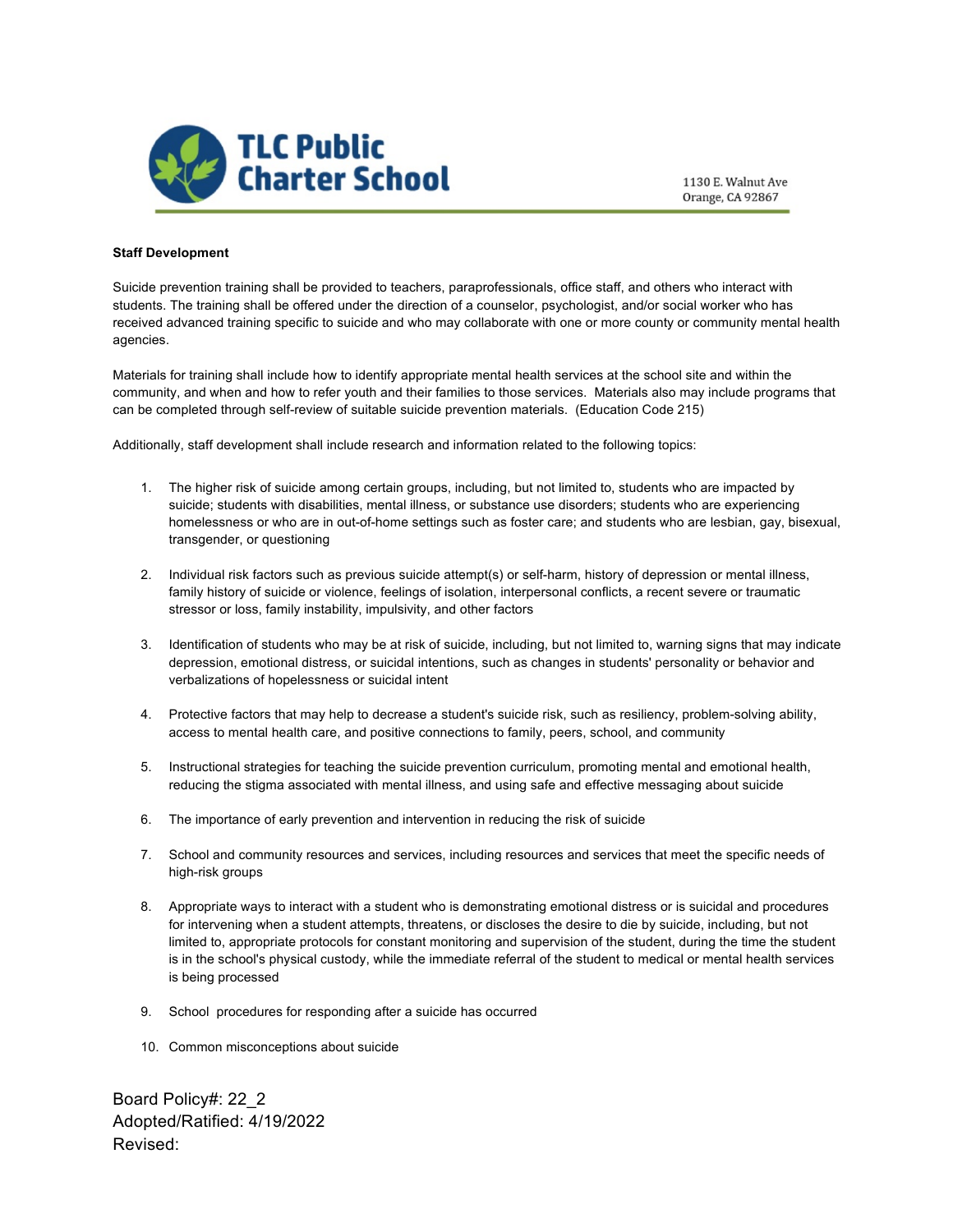The school may provide additional professional development in suicide risk assessment and crisis intervention to district mental health professionals, including, but not limited to, school counselors, psychologists, social workers, and nurses.

## **Instruction**

The school's comprehensive health education program shall promote the healthy mental, emotional, and social development of students and shall be aligned with the state content standards and curriculum framework. Suicide prevention instruction shall be incorporated into the health education curriculum in an age and developmentally appropriate manner and shall be designed to help students:

- 1. Identify and analyze warning signs and risk factors associated with suicide, including, but not limited to, understanding how mental health challenges and emotional distress, such as feelings of depression, loss, isolation, inadequacy, and anxiety, can lead to thoughts of suicide
- 2. Develop coping and resiliency skills for dealing with stress and trauma, and building self-esteem
- 3. Learn to listen, be honest, share feelings, and get help when communicating with friends who show signs of suicidal intent
- 4. Identify trusted adults; school resources, including the district's suicide prevention, intervention, and referral procedures; and/or community crisis intervention resources where youth can get help
- 5. Develop help-seeking strategies and recognize that there is no stigma associated with seeking services for mental health, substance abuse, and/or suicide prevention
- 6. Recognize that early prevention and intervention can drastically reduce the risk of suicide

## **Intervention**

TLC's crisis intervention coordinator is**: Yesica Valencia, Program Operations Manager (yesica.valencia@tlccharter.org)** 

Students shall be encouraged to notify a teacher, principal, counselor, designated reporter, or other adult when they are experiencing thoughts of suicide or when they suspect or have knowledge of another student's suicidal intentions. Every statement regarding suicidal intent shall be taken seriously. Whenever a staff member suspects or has knowledge of a student's suicidal intentions based on the student's verbalizations or act of self-harm, the staff member shall promptly notify the principal, school counselor, or designated reporter, who shall implement district intervention protocols as appropriate.

Although any personal information that a student discloses to a school counselor shall generally not be revealed, released, discussed, or referred to with third parties, the counselor may report to the principal or student's parents/guardians when there is reasonable cause to believe that disclosure is necessary to avert a clear and present danger to the health, safety, or welfare of the student or others within the school community. In addition, the counselor may disclose information of a personal nature to psychotherapists, other health care providers, or the school nurse for the sole purpose of referring the student for treatment, or to report child abuse and neglect as required by Penal Code 11164-11174.3. (Education Code 49602)

When a suicide attempt or threat is reported, the principal or designee shall ensure student safety by taking the following actions:

1. Immediately securing medical treatment and/or mental health services as necessary

Board Policy#: 22\_2 Adopted/Ratified: 4/19/2022 Revised: